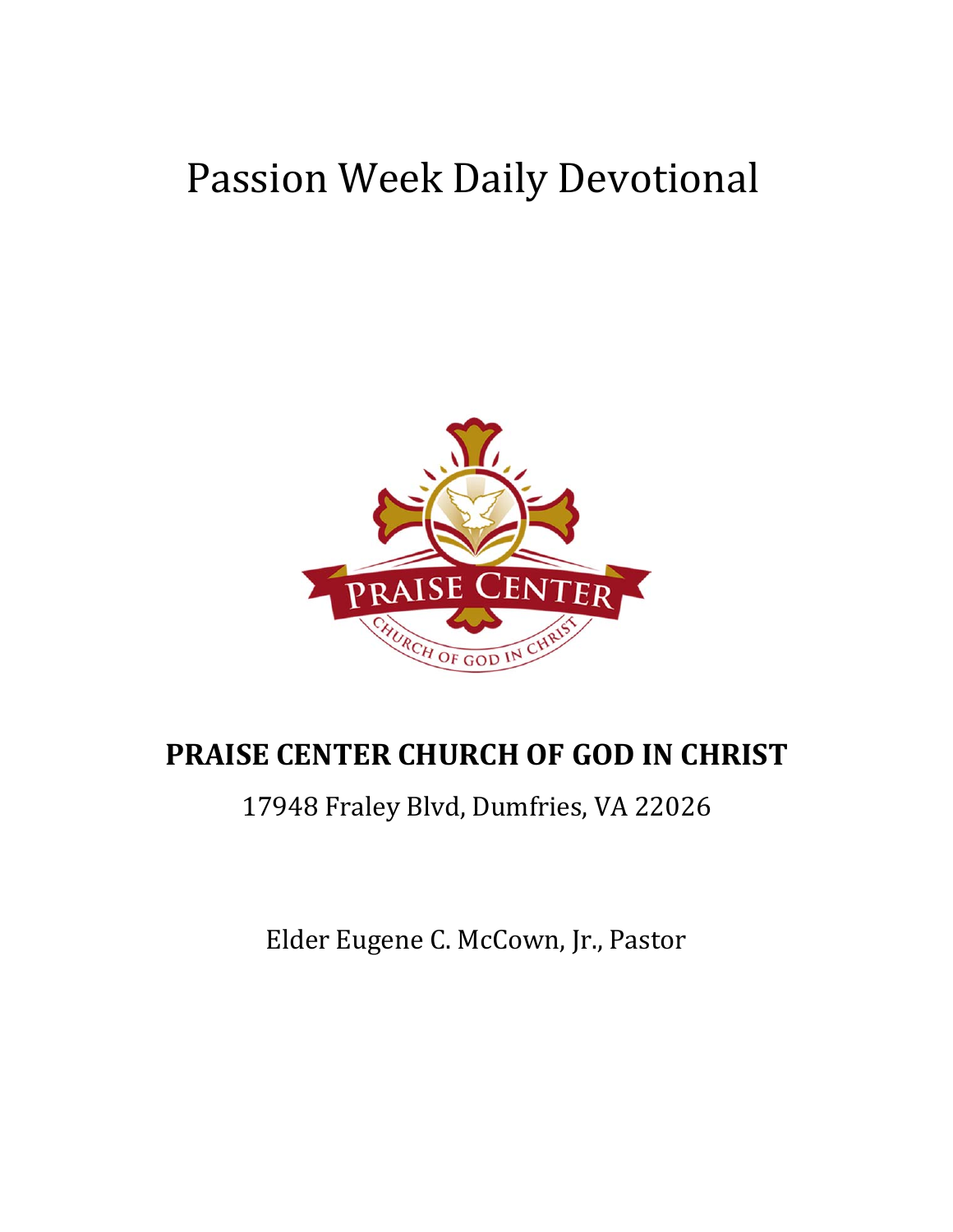# **PURPOSE**

Passion Week is a time we remember the events of Jesus between Palm Sunday and His Resurrection. We see the passion Jesus lived and the passion for which He died.

Passion Week is a marvelous opportunity for Christian growth. It offers incredible potential for satisfying spiritual hunger. We grow in Passion Week not by imitating Christ's last days, but we grow as the Holy Spirit works through the Gospel and Sacrament that we hear and receive during these days. We can share in Jesus' passion through our worship of Him and in our proclamation of His gospel.



### HOLY WEEK DEVOTIONAL

Palm/Passion Sunday: Philippians 2:6-11 Monday: Isaiah 42:1-4 Tuesday: Isaiah 49:1-4 Wednesday: Matthew 26:14-16 Maundy Thursday: John 13:12-16 Good Friday: Isaiah 53:1-5 Saturday: Romans 6:3-11 Resurrection Sunday: John 20:1-9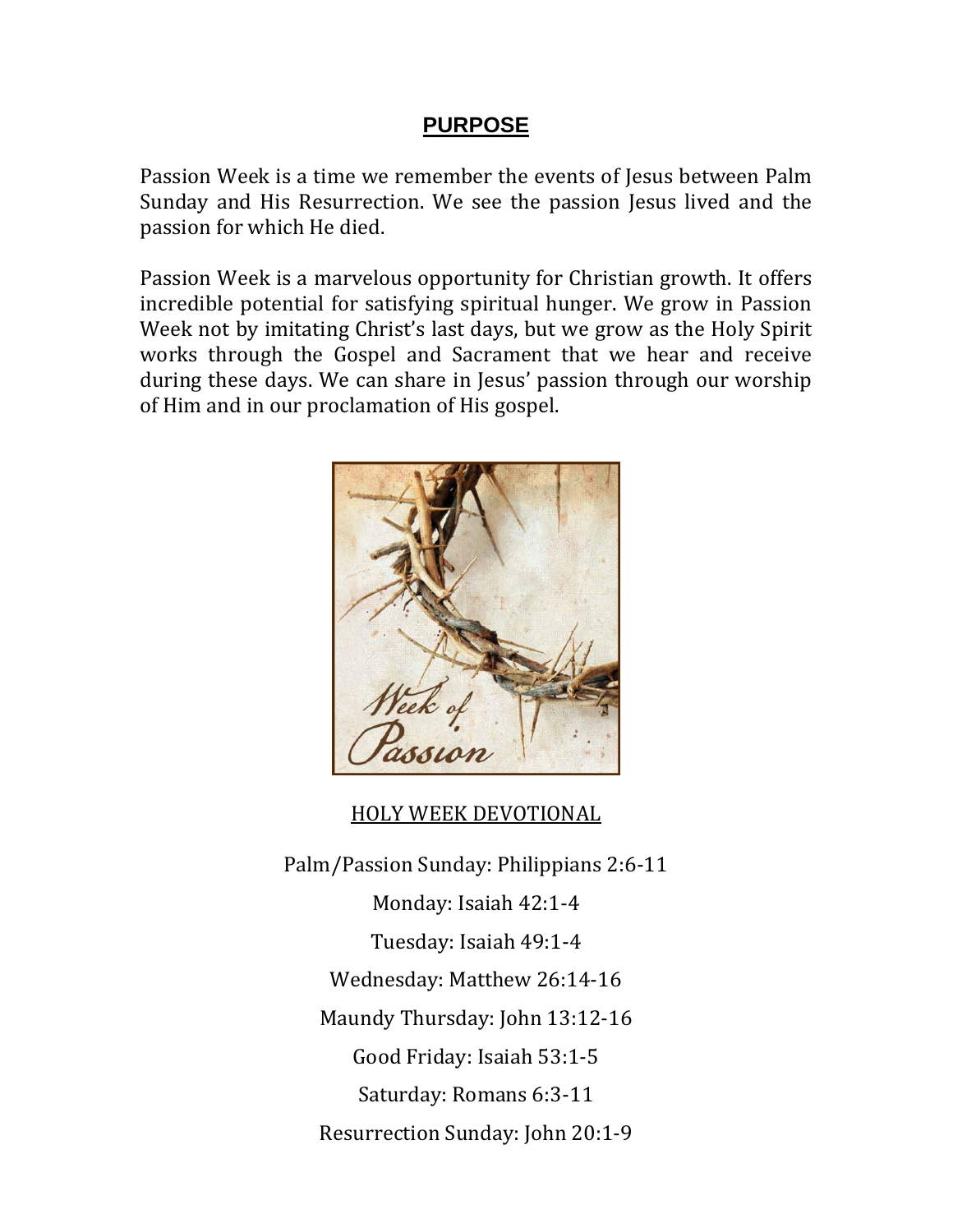

#### **WHAT HAPPENED ON THIS DAY?**

- On the way to Jerusalem Jesus asks Peter and John to go to Bethphage and bring him a colt of a donkey that had never been ridden.
	- o Bethphage means house of figs. It also refers to a species of late season figs that never appear ripe, even when they are edible.  $<sup>1</sup>$ </sup>

| <b>Activity</b>                | <b>Matthew</b> | Mark      | Luke     | John     |
|--------------------------------|----------------|-----------|----------|----------|
| Triumphal entry into Jerusalem | 21:1-11        | $11:1-11$ | 19:29-44 | 12:12-19 |

 Riding on a colt was a statement of meekness. The people expected the Messiah to arrive more majestically. In short, it was the meekness of majesty, which was manifested, entering the city with royal authority.

- o Think of the thoughtfulness of Jesus in having the mother accompany the colt no separation anxiety for mother or colt. The Master doesn't overlook any details.
- The date of the triumphal entry into Jerusalem corresponds with the tenth day of Nisan the day on which the paschal lamb was chosen for sacrifice and separated from the flock for the Passover meal later in the week.  $2$  Look for the pattern of reasons why Jesus waited until the week of the Passover. Note the symbolism alludes to the Lamb of God being set aside for sacrifice.
- The palm branches were used not only to wave in praise and jubilation, but also to keep the dust settled by placing them on the ground since people were out in force to sing "Hosanna in the highest...peace in heaven and glory in the highest."
- There is an interesting contrast between the multitude of the heavenly host at Jesus' birth singing "Peace on earth" and this earthly group singing "Peace in heaven."
- The people were singing the Passover Psalm, which they would sing in a few days, that refers to the Messiah.<sup>3</sup>
- Jesus planned his entry as a counter procession to the Roman entry on the West side of the city. Jesus entered from the East.

Returned to Bethany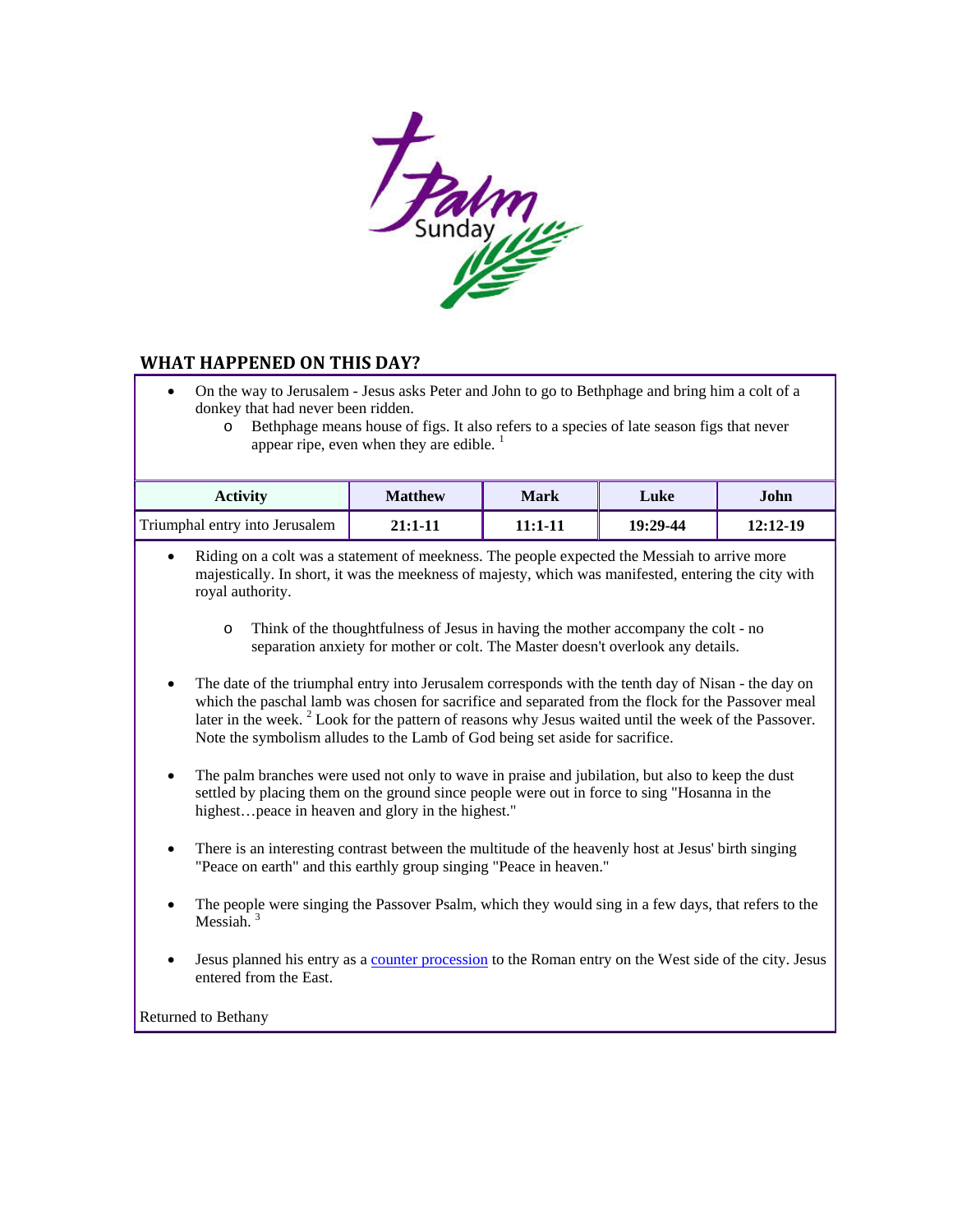

#### **Monday – The anointing at Bethany: John 12:1‐11, Mark 14:3‐ 9**

#### **WHAT HAPPENENED ON THIS DAY?**

| <b>Activity</b>                | <b>Matthew</b> | <b>Mark</b> | Luke     | John |
|--------------------------------|----------------|-------------|----------|------|
| <b>Barren</b> fig tree         | $21:18-19$     | $11:12-14$  |          |      |
| Second cleansing of the Temple | $21:12-17$     | 11:15-19    | 19:45-48 |      |

The guilty fled, but the blind and lame stepped forward to be healed.

Jesus and his disciples returned to Bethany.

 Barclay shows us where Jesus got his strength. "Before he joined battle with men he sought the presence of God. It was only because each day he faced God that he could face men with such courage." <sup>4</sup>

#### **Tuesday – Cleansing the Temple: John 12:37‐38, 42‐50, Mark 11:15‐19**

#### **WHAT HAPPENED ON THIS DAY?**

This was the last day of Jesus' public ministry and his last day in the Temple. He arrived early in the city and didn't leave for Bethany until late that night. Some scholars refer to this as the day of controversy and others as the day of rejection. It was both.<sup>5</sup>

| <b>Activity</b>   | <b>Matthew</b> | Mark     | <b>Luke</b> | John |
|-------------------|----------------|----------|-------------|------|
| Fig tree withered | $21:20-22$     | 11:20-26 |             |      |

- The fig tree represented the barrenness of Jerusalem.
- Peter points out the fig tree is withered. Jesus responds with, "Have faith in God." Jesus gives his disciple a lesson on prayer that includes instructions on forgiveness. The disciples are going to have to rely on prayer and forgiveness to get through the next few days.

| Jesus' authority is challenged | 21:23-27 | 11:27-33 | 20:1-8 |  |
|--------------------------------|----------|----------|--------|--|
|--------------------------------|----------|----------|--------|--|

 The chief priest, the scribes, and elders were waiting for Jesus. They wanted to find out by what authority he could whip the money changers out of the Temple. This was a trick question. If Jesus responded by saying that he had the authority to do it, they would just arrest him for megalomania. If he responded that his orders were from God, they would arrest him for blasphemy. Jesus read their motive as if it were posted on a billboard. He agreed to answer their question if they would answer his first. He asked them whether John the Baptist's work, in their opinion, was human or divine. If they replied divine, then they would have to accept Jesus as the Messiah, because that was the basis of John's preaching. If they said human, then the people who followed John would undoubtedly riot. They had to admit they didn't know. It was the responsibility of the Sanhedrin to know the difference between true and false prophets and they had to shamefully admit they didn't know. Thus, Jesus didn't need to answer their question.

| <b>Activity</b>                                   | <b>Matthew</b> | <b>Mark</b> | Luke | John |
|---------------------------------------------------|----------------|-------------|------|------|
| <b>Parables of watchfulness</b><br>to the nation: |                |             |      |      |
| Of two sons                                       | 21:28-32       |             |      |      |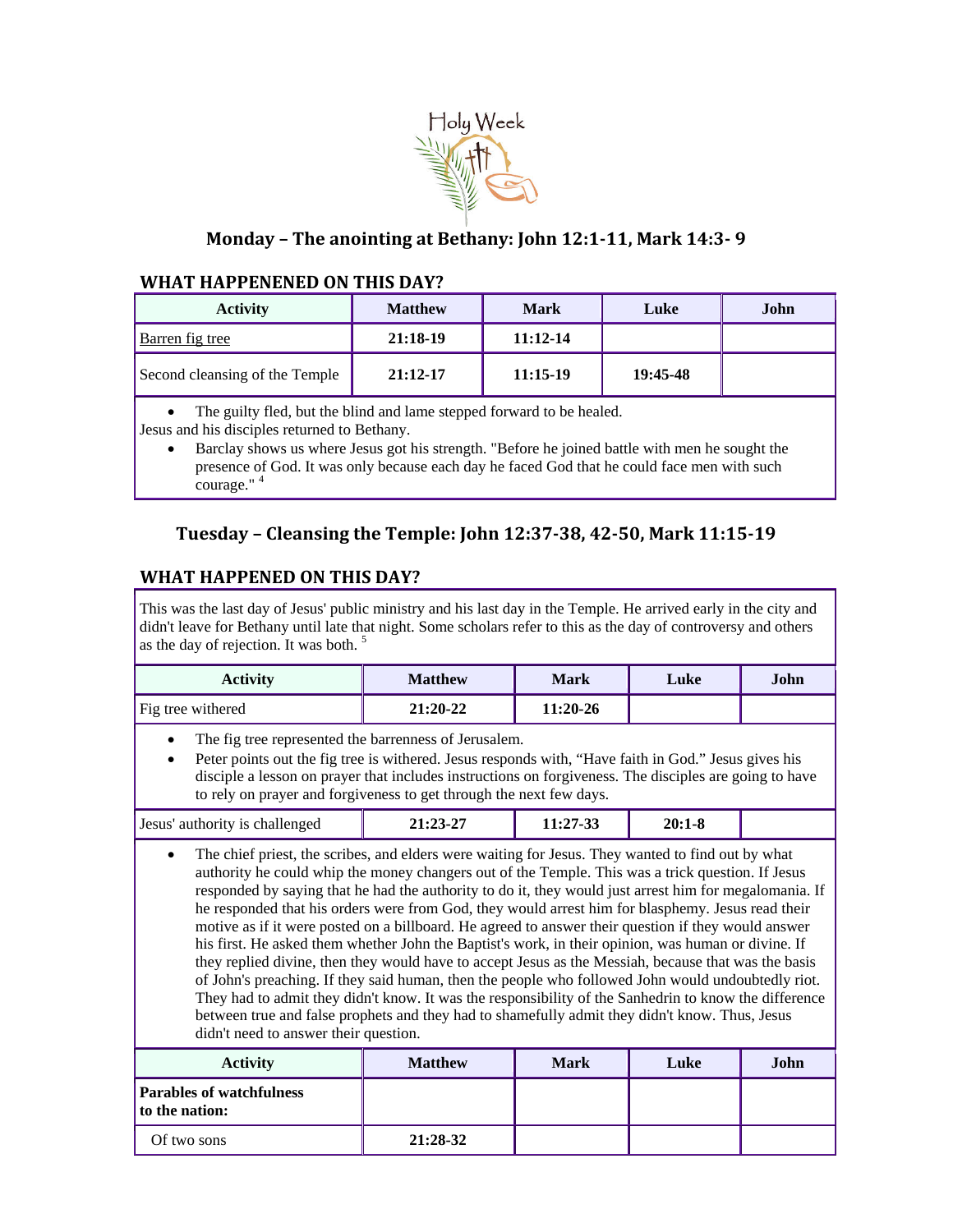| <b>Activity</b>                                                                                                                                                                                                                                                                                                                                                                                         | <b>Matthew</b>                                                                                                                                                                                                                                                                                                                                                                                                                                                                                                            |  | <b>Mark</b> | Luke       | John     |
|---------------------------------------------------------------------------------------------------------------------------------------------------------------------------------------------------------------------------------------------------------------------------------------------------------------------------------------------------------------------------------------------------------|---------------------------------------------------------------------------------------------------------------------------------------------------------------------------------------------------------------------------------------------------------------------------------------------------------------------------------------------------------------------------------------------------------------------------------------------------------------------------------------------------------------------------|--|-------------|------------|----------|
| Vineyard of the<br>wicked<br>husbandmen                                                                                                                                                                                                                                                                                                                                                                 | 21:33-46                                                                                                                                                                                                                                                                                                                                                                                                                                                                                                                  |  | $12:1-12$   | 20:9-19    |          |
| Marriage of king's<br>son                                                                                                                                                                                                                                                                                                                                                                               | 22:1-14                                                                                                                                                                                                                                                                                                                                                                                                                                                                                                                   |  |             |            |          |
| $\bullet$                                                                                                                                                                                                                                                                                                                                                                                               | All three of these parables indict the Jewish leaders. In the parable of the two sons, the Jewish leaders<br>represent the unsatisfactory son, who did not do his father's will. They are the wicked husbandmen in<br>the next parable. And lastly, they are the condemned guests at the king's feast.                                                                                                                                                                                                                    |  |             |            |          |
| 3 questions by Jewish parties:                                                                                                                                                                                                                                                                                                                                                                          | 22:15-40                                                                                                                                                                                                                                                                                                                                                                                                                                                                                                                  |  | $12:13-34$  | 20:20-40   |          |
| The Jewish leaders take aim at Jesus, expecting to discredit him in front of the same audience.<br>$\bullet$                                                                                                                                                                                                                                                                                            |                                                                                                                                                                                                                                                                                                                                                                                                                                                                                                                           |  |             |            |          |
| Tribute to Caesar                                                                                                                                                                                                                                                                                                                                                                                       |                                                                                                                                                                                                                                                                                                                                                                                                                                                                                                                           |  |             |            |          |
| $\bullet$                                                                                                                                                                                                                                                                                                                                                                                               | The Pharisees asked if it was lawful to pay tribute to Rome. If Jesus said it wasn't lawful, they would<br>just report him to the Roman authorities and wipe their hands clean of the matter. If he said it was<br>lawful, the Jews would reject him because God was their only King. His questioners knew he was in<br>a no-win situation. Jesus asked whose image was on the coin. When they replied Caesar, he told them<br>to give back to Caesar the things that were Caesar's, but give to God what belongs to Him. |  |             |            |          |
| Resurrection                                                                                                                                                                                                                                                                                                                                                                                            |                                                                                                                                                                                                                                                                                                                                                                                                                                                                                                                           |  |             |            |          |
| The Sadducees, who don't believe in resurrection, asked him who this woman who was widowed and<br>remarried seven times would belong to in the resurrection. Jesus points out how clueless they are in<br>understanding the scriptures. You can't think of heaven in the same way you think of life on earth.<br>Heaven is not a continuation of this world. So their question is irrelevant.           |                                                                                                                                                                                                                                                                                                                                                                                                                                                                                                                           |  |             |            |          |
| The Great Commandment                                                                                                                                                                                                                                                                                                                                                                                   |                                                                                                                                                                                                                                                                                                                                                                                                                                                                                                                           |  |             |            |          |
| Matthew tells the story as though the lawyer is continuing the tirade against Jesus. Mark sees it<br>$\bullet$<br>differently. He describes the lawyer showing appreciation for Jesus' routing of the questioners. Jesus<br>simply states the two commandments as they are listed in Deut. 6:5 - loving God with all your heart,<br>soul, and might, and Lev. 19:18 - loving your neighbor as yourself. |                                                                                                                                                                                                                                                                                                                                                                                                                                                                                                                           |  |             |            |          |
| Jesus' irrefutable question about<br>Christ                                                                                                                                                                                                                                                                                                                                                             | 22:41-46                                                                                                                                                                                                                                                                                                                                                                                                                                                                                                                  |  | 12:35-37    | 20:41-44   |          |
| Denunciation of Scribes and<br>Pharisees - eight woes                                                                                                                                                                                                                                                                                                                                                   | 23:1-39                                                                                                                                                                                                                                                                                                                                                                                                                                                                                                                   |  | 12:38-40    | 20:45-47   |          |
| The whole thrust behind the "woes" was to point out to the Scribes and Pharisees the fact that life<br>wasn't about them, but about God. Our lives should direct people to God, not to us personally.                                                                                                                                                                                                   |                                                                                                                                                                                                                                                                                                                                                                                                                                                                                                                           |  |             |            |          |
| Widow's mites                                                                                                                                                                                                                                                                                                                                                                                           |                                                                                                                                                                                                                                                                                                                                                                                                                                                                                                                           |  | 12:41-44    | $21:1 - 4$ |          |
| Greeks (Gentiles) seek Jesus                                                                                                                                                                                                                                                                                                                                                                            |                                                                                                                                                                                                                                                                                                                                                                                                                                                                                                                           |  |             |            | 12:20-36 |

 $\bullet$  The Gentiles asked Jesus to be their teacher.<sup>6</sup> This was an opportunity to escape death. Jesus replied: **John 12:27,28 (to.)** Now is my soul troubled; and what shall I say? Father, save me from this hour: but for this cause came I unto this hour. Father, glorify thy name.

| Rejection of Christ by Jews                  |            |           |           | 12:37-50 |
|----------------------------------------------|------------|-----------|-----------|----------|
| Jesus foretells destruction of<br>the Temple | 24:1,2     | 13:1,2    | 21:5,6    |          |
| Olivet discourse in "code"                   | 24:3-25:46 | $13:3-37$ | $21:7-38$ |          |
| Destruction of Jerusalem                     |            |           |           |          |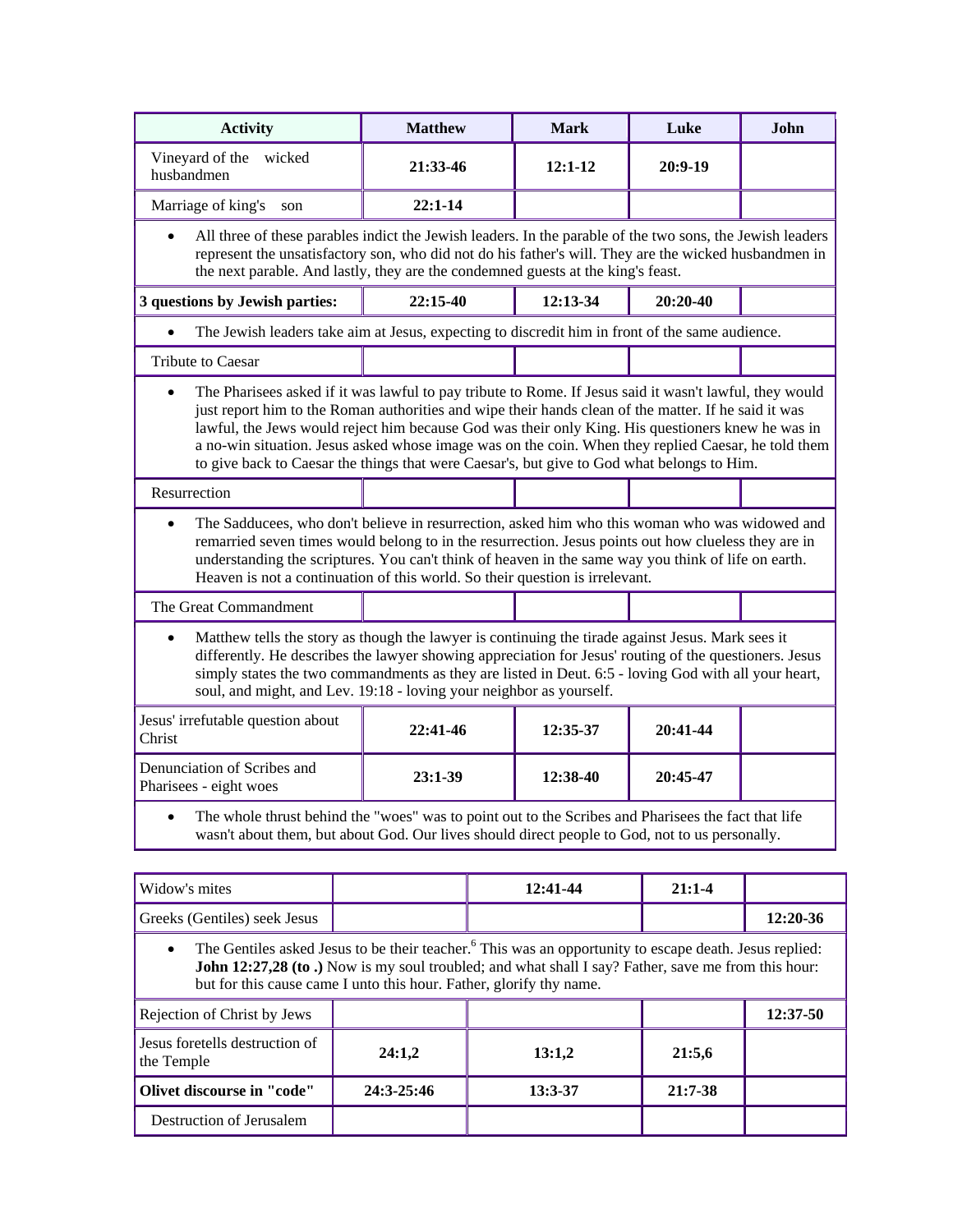| <b>Activity</b>                                                                                                                                                                                                                                                                                                                                                                                                                                                                                                          | <b>Matthew</b> |  | <b>Mark</b> | Luke     | John |
|--------------------------------------------------------------------------------------------------------------------------------------------------------------------------------------------------------------------------------------------------------------------------------------------------------------------------------------------------------------------------------------------------------------------------------------------------------------------------------------------------------------------------|----------------|--|-------------|----------|------|
| Signs of Christ's Coming,                                                                                                                                                                                                                                                                                                                                                                                                                                                                                                |                |  |             |          |      |
| Last Judgment                                                                                                                                                                                                                                                                                                                                                                                                                                                                                                            |                |  |             |          |      |
| <b>Parables of warning:</b>                                                                                                                                                                                                                                                                                                                                                                                                                                                                                              |                |  |             |          |      |
| Fig tree and young leaves                                                                                                                                                                                                                                                                                                                                                                                                                                                                                                | 24:32,33       |  | 13:28,29    | 21:29-31 |      |
| Household and porter<br>watching                                                                                                                                                                                                                                                                                                                                                                                                                                                                                         |                |  | 13:34-36    |          |      |
| The ten virgins                                                                                                                                                                                                                                                                                                                                                                                                                                                                                                          | $25:1-13$      |  |             |          |      |
| The talents                                                                                                                                                                                                                                                                                                                                                                                                                                                                                                              | $25:14-30$     |  |             |          |      |
| These parables highlight the importance of watchfulness and action: household and porter; the ten<br>virgins; and the talents. To read the signs of the times, you need to be alert. A thief doesn't send you an<br>announcement of his arrival: his weapon is surprise. All the virgins had lamps. The foolish just had a<br>different expectation of when they would buy or borrow oil. When Jesus speaks of talents, he is letting<br>his disciples know they had better use the knowledge the Master has given them. |                |  |             |          |      |
| Description of Last Judgment                                                                                                                                                                                                                                                                                                                                                                                                                                                                                             | 25:31-46       |  |             |          |      |

| Wednesday - Betrayal by Judas: John 13:21-35, Matthew 26:1-5, 14-25 |
|---------------------------------------------------------------------|
|---------------------------------------------------------------------|

**Conspiracy of chief priests 26:1-5,14-16 14:1,2,10,11 22:1-6 1** 

#### WHAT HAPPENED ON THIS DAY?

The record is silent. A day of rest and prayer.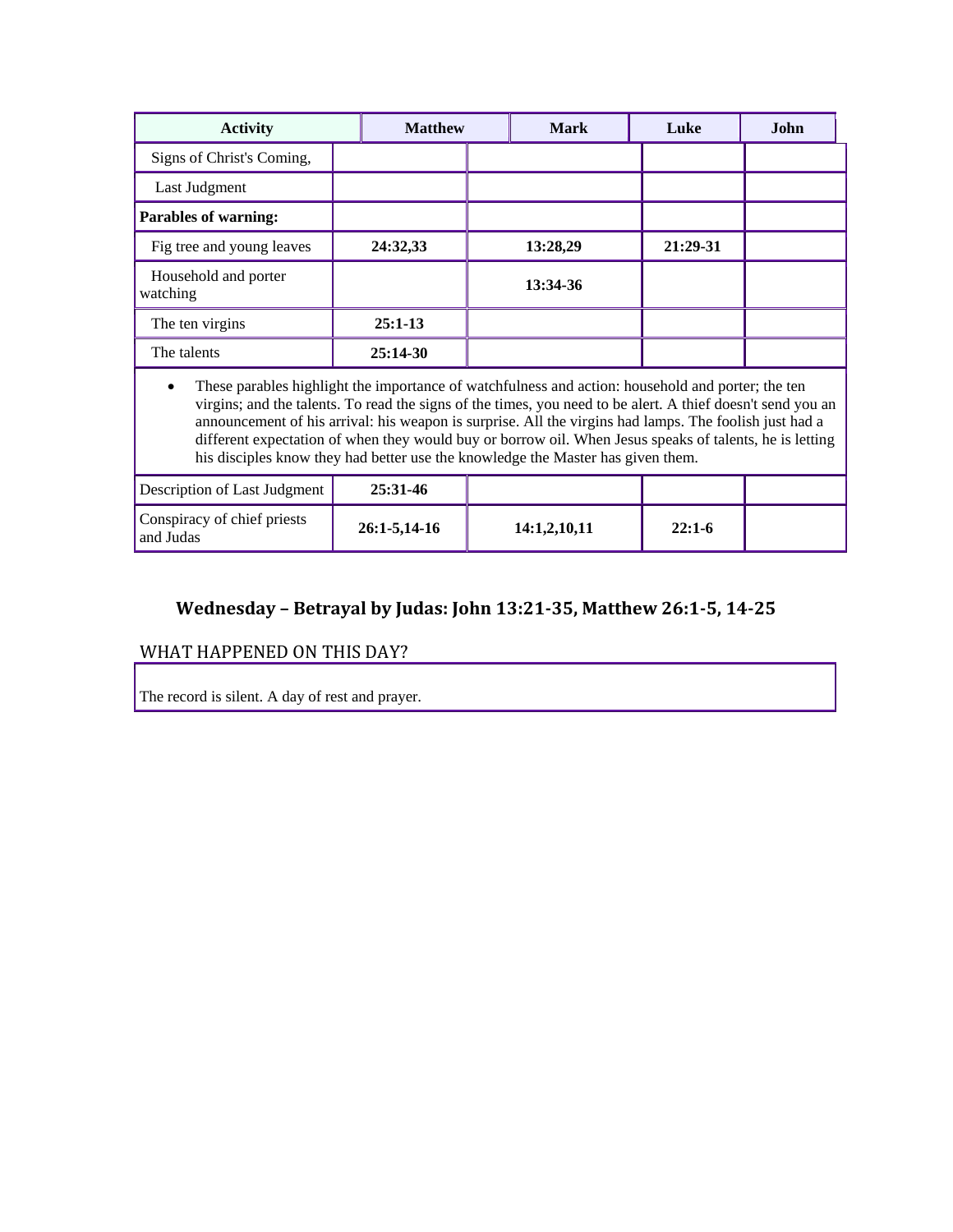

# WHAT HAPPENED ON THIS DAY?

| <b>Activity</b>                                                                                                                                                                                                                                                                                                                                                                                                                                                                                                                                                                                                                                                                                                                                                                                                                                                                                                                                                                                                                                                                                                                                                                                                                                                                                                                                                                                                                                                                                                                               | <b>Matthew</b><br>Luke<br><b>Mark</b><br>John |              |          |           |  |  |
|-----------------------------------------------------------------------------------------------------------------------------------------------------------------------------------------------------------------------------------------------------------------------------------------------------------------------------------------------------------------------------------------------------------------------------------------------------------------------------------------------------------------------------------------------------------------------------------------------------------------------------------------------------------------------------------------------------------------------------------------------------------------------------------------------------------------------------------------------------------------------------------------------------------------------------------------------------------------------------------------------------------------------------------------------------------------------------------------------------------------------------------------------------------------------------------------------------------------------------------------------------------------------------------------------------------------------------------------------------------------------------------------------------------------------------------------------------------------------------------------------------------------------------------------------|-----------------------------------------------|--------------|----------|-----------|--|--|
| <b>Last Supper:</b>                                                                                                                                                                                                                                                                                                                                                                                                                                                                                                                                                                                                                                                                                                                                                                                                                                                                                                                                                                                                                                                                                                                                                                                                                                                                                                                                                                                                                                                                                                                           | 26:17-35                                      | 14:12-31     | 22:7-38  | $13 - 17$ |  |  |
| Observance of Passover,                                                                                                                                                                                                                                                                                                                                                                                                                                                                                                                                                                                                                                                                                                                                                                                                                                                                                                                                                                                                                                                                                                                                                                                                                                                                                                                                                                                                                                                                                                                       |                                               |              |          |           |  |  |
| In Moses' Passover in Egypt, death was merely avoided. In the Passover Jesus celebrated, death<br>$\bullet$<br>wasn't avoided: it was confronted and conquered for all mankind.                                                                                                                                                                                                                                                                                                                                                                                                                                                                                                                                                                                                                                                                                                                                                                                                                                                                                                                                                                                                                                                                                                                                                                                                                                                                                                                                                               |                                               |              |          |           |  |  |
| Washing of disciples' feet                                                                                                                                                                                                                                                                                                                                                                                                                                                                                                                                                                                                                                                                                                                                                                                                                                                                                                                                                                                                                                                                                                                                                                                                                                                                                                                                                                                                                                                                                                                    | $13:1-20$                                     |              |          |           |  |  |
| A lesson in true greatness. Love is always willing to serve. Jesus was purifying their footsteps. He let<br>them know they didn't need to be afraid to take the first step in loving. To follow in Jesus' footsteps<br>means to walk with love, act with love, talk with love. The service of love is a constant cleansing of<br>one's walk and life.                                                                                                                                                                                                                                                                                                                                                                                                                                                                                                                                                                                                                                                                                                                                                                                                                                                                                                                                                                                                                                                                                                                                                                                         |                                               |              |          |           |  |  |
| Naming of betrayer                                                                                                                                                                                                                                                                                                                                                                                                                                                                                                                                                                                                                                                                                                                                                                                                                                                                                                                                                                                                                                                                                                                                                                                                                                                                                                                                                                                                                                                                                                                            | 26:21-25                                      | 14:18-21     | 22:21-23 | 13:21-30  |  |  |
| Instituting of Lord's Supper                                                                                                                                                                                                                                                                                                                                                                                                                                                                                                                                                                                                                                                                                                                                                                                                                                                                                                                                                                                                                                                                                                                                                                                                                                                                                                                                                                                                                                                                                                                  | 26:26-29                                      | $14:22 - 25$ | 22:17-20 |           |  |  |
| The order of the last supper is in 13 steps [some books show more steps, others fewer steps, so this is a general<br>guideline]<br>The head of the company, Jesus in this case, opens with a prayer and<br>1.<br>2.<br>Gives the 1st cup of wine for everyone in the company to drink.<br>The head of the company washes his hands. This is where, it is believed, Jesus washed the disciples'<br>3.<br>feet.<br>4.<br>The head of the company dips some of the bitter herbs into the salt water or vinegar and speaks a<br>blessing, eats some of the herbs and hands them to the others.<br>The unleavened bread is broken into pieces, reserving half to be eaten after the supper, called the<br>5.<br>after dish.<br>The 2nd cup is filled and the youngest in the company (John) is instructed to ask questions about the<br>6.<br>significance of the Passover.<br>Psalms 113 and 114 are sung.<br>7.<br>The 3rd cup of wine is filled, followed by prayer, and they all drink the cup.<br>8.<br>Everyone washes his hands.<br>9.<br>10. Supper begins by eating the unleavened bread and bitter herbs and the lamb. Everyone in the group<br>must eat at least an olive size portion of the lamb. All of the lamb is to be consumed or destroyed. No<br>bones of the lamb are to be broken.<br>11. The after dish of the bread broken earlier is eaten. It is believed this is where Jesus said, "Take eat,<br>this is my body."<br>12. The 4th cup of wine is the point when Jesus told them to all drink of it, this was his blood. |                                               |              |          |           |  |  |
| Foretelling of Peter's denial                                                                                                                                                                                                                                                                                                                                                                                                                                                                                                                                                                                                                                                                                                                                                                                                                                                                                                                                                                                                                                                                                                                                                                                                                                                                                                                                                                                                                                                                                                                 | 26:33-34                                      | 14:27-31     | 22:32-34 | 13:37-38  |  |  |
| <b>Discourses:</b>                                                                                                                                                                                                                                                                                                                                                                                                                                                                                                                                                                                                                                                                                                                                                                                                                                                                                                                                                                                                                                                                                                                                                                                                                                                                                                                                                                                                                                                                                                                            |                                               |              |          |           |  |  |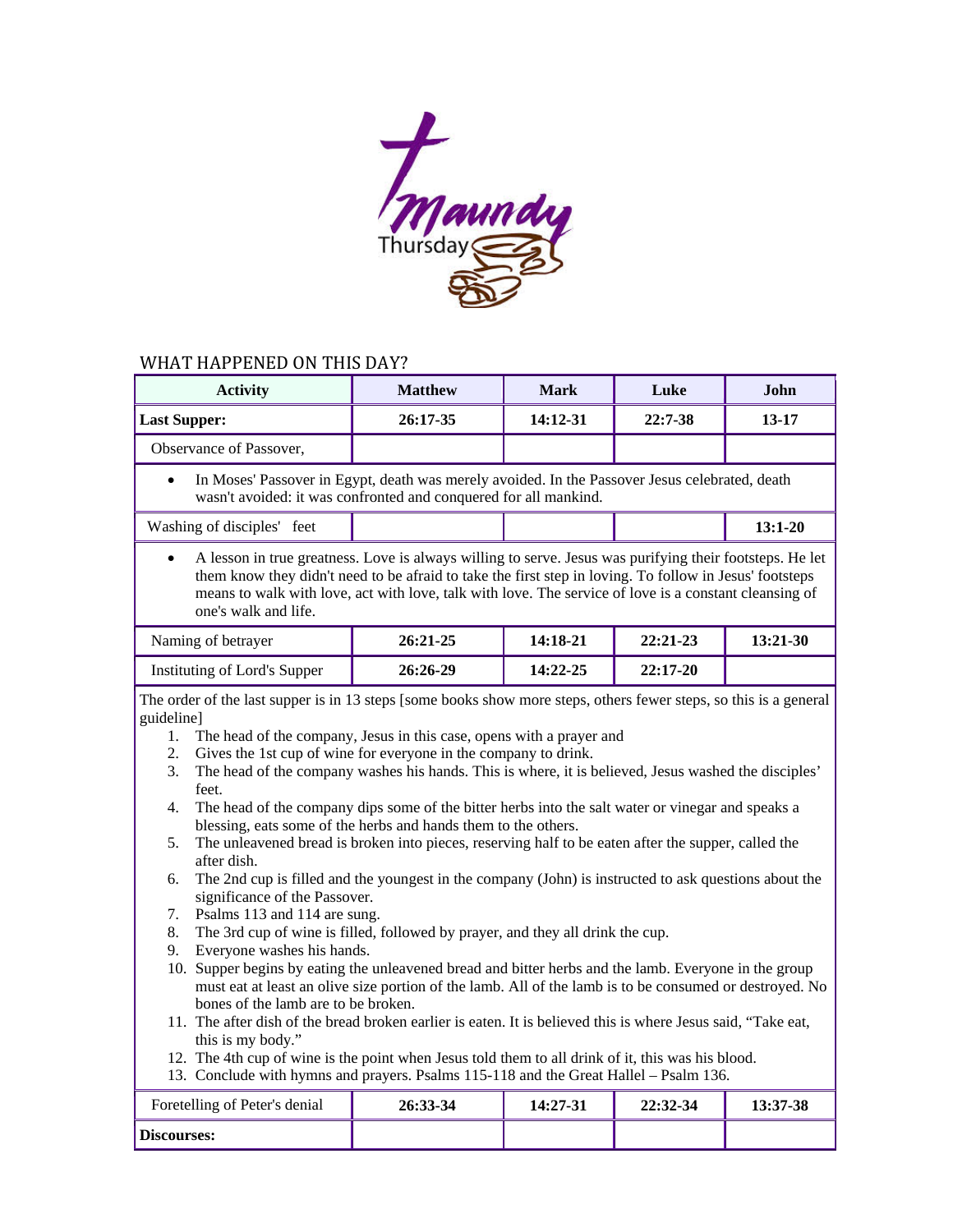| <b>Activity</b>              | <b>Matthew</b> | <b>Mark</b> | Luke | John      |
|------------------------------|----------------|-------------|------|-----------|
| Christ the way, truth, life, |                |             |      | $14:1-15$ |
| Promises the Comforter       |                |             |      | 14:16-31  |
| The vine and the branches    |                |             |      | $15:1-27$ |
| Jesus' going and returning   |                |             |      | $16:1-33$ |
| Intercessory prayer          |                |             |      | $17:1-26$ |

This truly is the Lord's prayer. Read the whole prayer. Verses 1-5, Jesus is talking about himself; verses 6-19 are for his disciples; verses 20-23 are for each of us. We didn't get left out of that prayer. Verses 24-26 are the doxology.

| Jesus prayer in Gethsemane                                                   | 26:30,36-46 | 14:26, 32-42 | 22:39-46   | 18:1      |
|------------------------------------------------------------------------------|-------------|--------------|------------|-----------|
| Betrayal and arrest                                                          | $26:47-56$  | 14:43-52     | $22:47-53$ | $18:2-12$ |
| Healing of Malchus' ear                                                      |             |              | 22:51      |           |
| Jewish ecclesiastical trial:                                                 |             |              |            |           |
| Before Annas -                                                               |             |              |            | 18:13-23  |
| Jesus is brought before an ex-high priest who has no authority.<br>$\bullet$ |             |              |            |           |
| Before Caiaphas and<br>Sanhedrin                                             | 26:57-75    | 14:53-72     | 22:54-65   | 18:24-27  |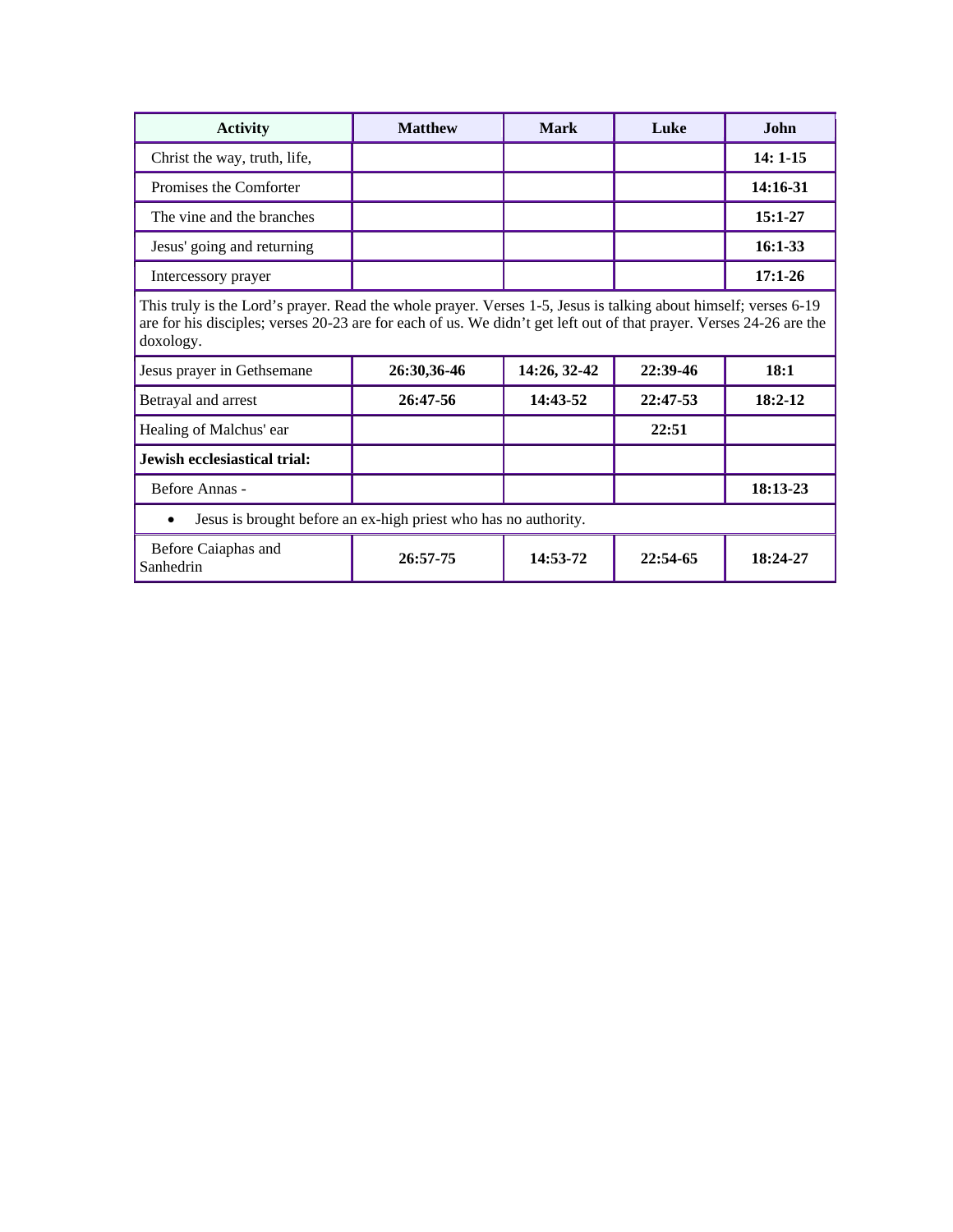

#### **Good Friday ‐ The Passion of our Lord: John 18: 1‐40, 19:1‐37**

#### WHAT HAPPENED ON THIS DAY?

| <b>Activity</b>                        | <b>Matthew</b> | <b>Mark</b> | Luke     | John       |
|----------------------------------------|----------------|-------------|----------|------------|
| Peter's Denial                         | 26:69-74       | 14:66-72    | 22:54-65 | $18:25-27$ |
| Before Sanhedrin at<br>daybreak        | 27:1,2         | 15:1        | 22:55-71 |            |
| Judas hangs himself (Acts<br>$1:16-20$ | $27:3-10$      |             |          |            |

Most people believe that Judas hanged himself, per the account in Matthew. Luke has an interesting account in Acts when he says, Now this man purchased a field with the reward of iniquity; and falling headlong, he burst asunder in the midst, and all his bowels gushed out. **Acts 1:18** Some scholars contend that, in the process of hanging himself, he slipped and impaled himself on a sharp rock. Still others contend that Judas was murdered. We have no biblical account for the latter.

| Roman civil trial      |            |          |           |          |
|------------------------|------------|----------|-----------|----------|
| Before Pilate          | 27:2.11-14 | $15:1-5$ | $23:1-5$  | 18:28-38 |
| Before Herod (Antipas) |            |          | $23:6-12$ |          |

With Jesus being a Galilean, Pilate feared taking action since Galilee was out of his jurisdiction. Pilate sent Jesus to Herod Antipas. Herod could easily have saved Jesus. He wanted Jesus to perform a miracle or two and answer his questions, but Jesus didn't do or say anything. Herod's guards dressed him in a purple robe, pushed a crown of thorns into his head. They hit and spit on Jesus before leading him back to Pilate.

| <b>Before Pilate</b>                 | $27:15-31$                                                                                                                                                                                                                                                                        | $15:6-20$  | $23:13-25$       | 18:39-19:16  |
|--------------------------------------|-----------------------------------------------------------------------------------------------------------------------------------------------------------------------------------------------------------------------------------------------------------------------------------|------------|------------------|--------------|
| Crucifixion at Golgotha<br>(Calvary) | 27:32-56                                                                                                                                                                                                                                                                          | $15:21-41$ | 23:26-49         | 19:17-37     |
| Seven Last Sayings of<br>Jesus:      | 27:46                                                                                                                                                                                                                                                                             | 15:34      | 23:34,<br>43, 46 | 19:26-28, 30 |
| 1. Luke 23:34                        | Then said Jesus, Father, for give them; for they know not what they do.                                                                                                                                                                                                           |            |                  |              |
| 2. Luke 23:43                        | And Jesus said unto him, Verily I say unto thee, To-day shalt thou be with me in<br>paradise.                                                                                                                                                                                     |            |                  |              |
| 3. John 19:26,27                     | Woman, behold thy son! Then saith he to the disciple, Behold thy mother!                                                                                                                                                                                                          |            |                  |              |
| 4. Matt 27:46<br>Ps 22:1             | And about the ninth hour Jesus cried with a loud voice, saying, Eli, Eli, lama<br>sabachthani? that is to say, My God, my God, why hast thou forsaken me?<br>My God, my God, why hast thou forsaken me? why art thou so far from helping<br>me, and from the words of my roaring? |            |                  |              |
| 5. John 19:28                        | After this, Jesus knowing that all things were now accomplished, that the<br>scripture might be fulfilled, saith, I thirst.                                                                                                                                                       |            |                  |              |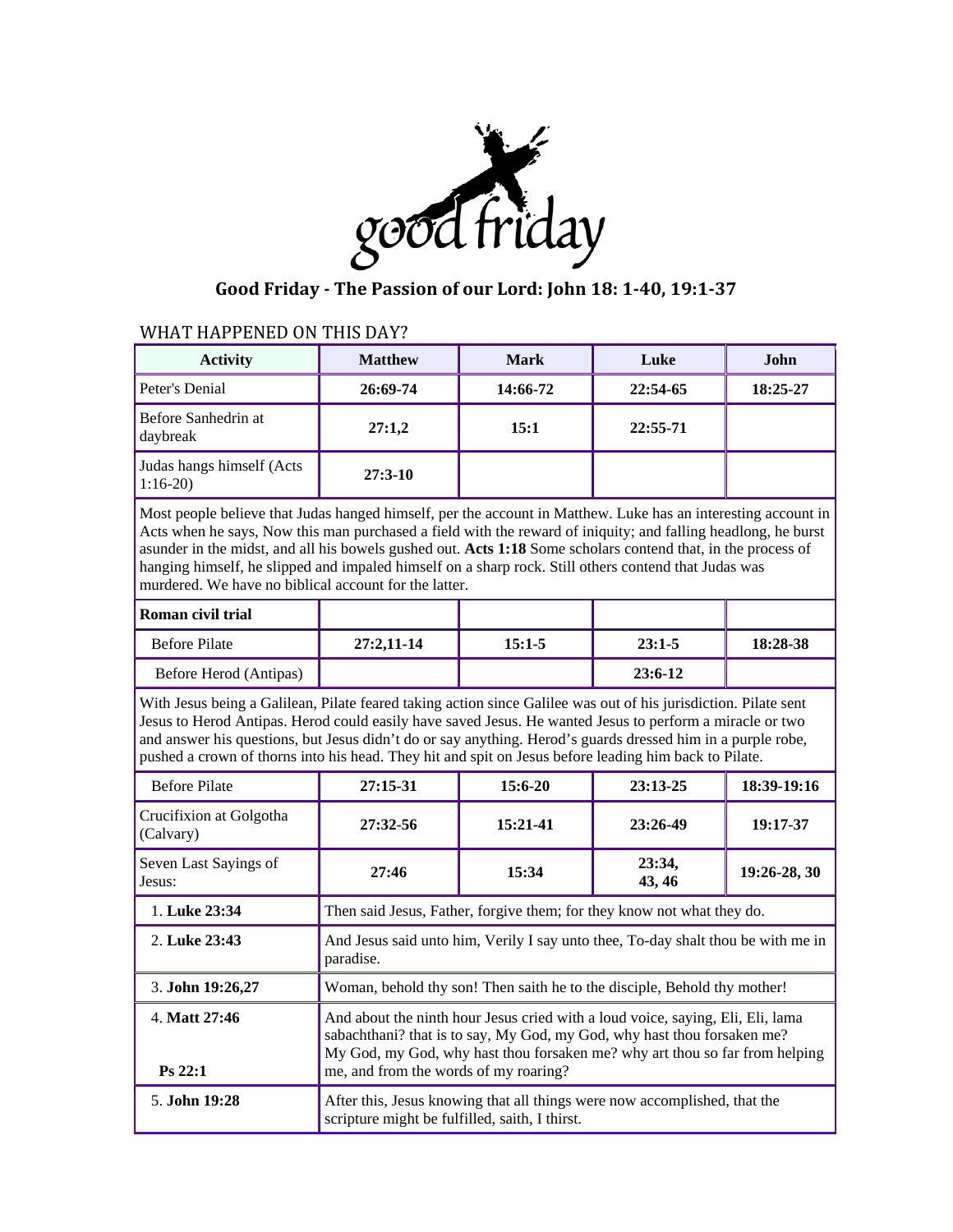| $6.$ John $19:30$                                   | When Jesus therefore had received the vinegar, he said, It is finished: and he<br>bowed his head, and gave up the ghost. |            |          |          |
|-----------------------------------------------------|--------------------------------------------------------------------------------------------------------------------------|------------|----------|----------|
| 7. Luke 23:46                                       | And when Jesus had cried with a loud voice, he said, Father, into thy hands I<br>commend my spirit:                      |            |          |          |
| Darkness, earthquake;<br>Veil of the Temple is rent | 27:50-54                                                                                                                 | 15:33,38   | 23:44,45 |          |
| Burial in tomb                                      | 27:57-61                                                                                                                 | $15:42-47$ | 23:50-56 | 19:38-42 |